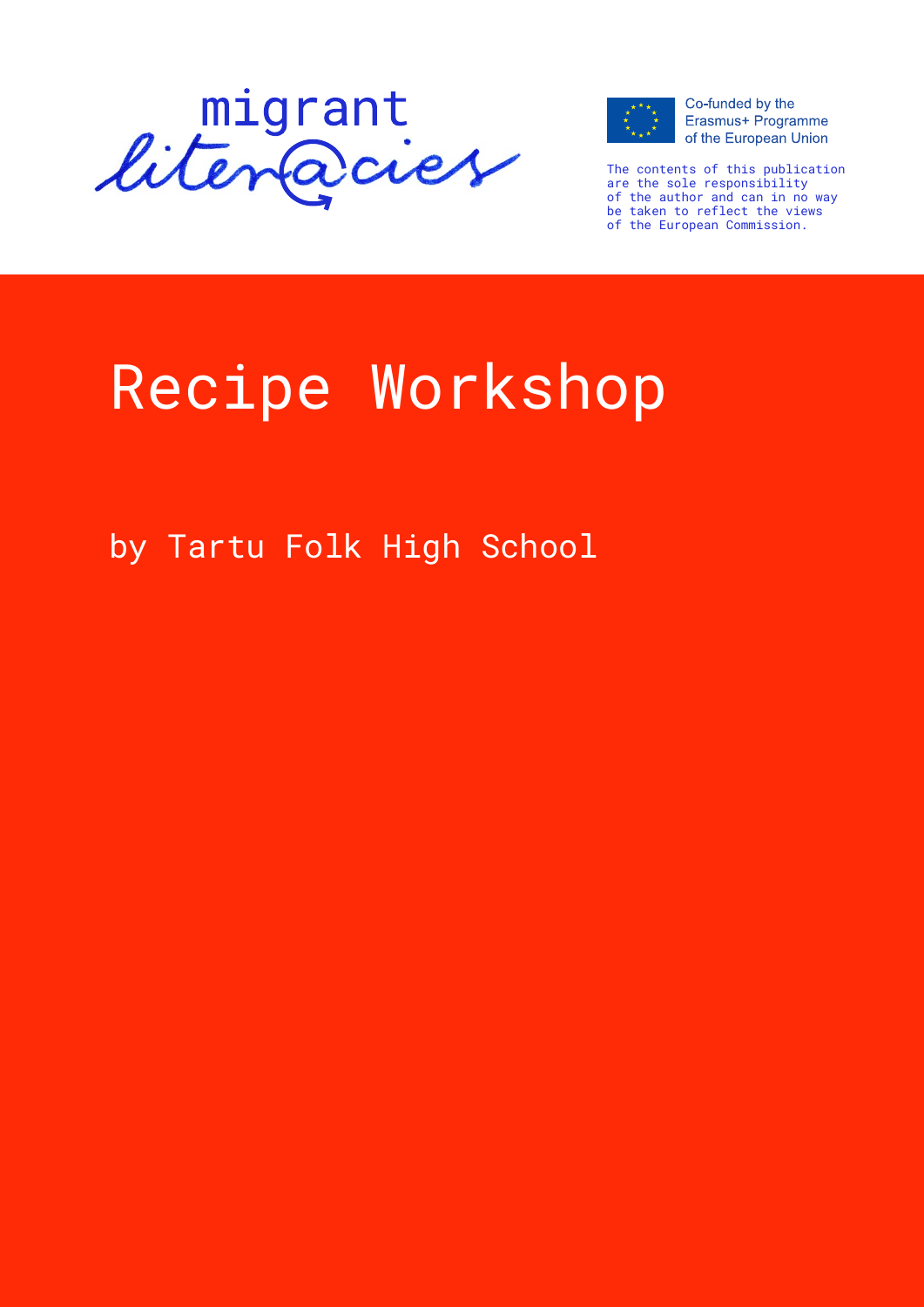The aim of this workshop was to learn and practice the most common functions of Google Documents and Gmail through a universally interesting topic - food. We integrated digital literacy into cooking. In this workshop, learners wrote a recipe, add pictures to the recipe and send it by email. In our case, to make it more motivating, we actually cooked together with native language speakers. Our adult learners had so the chance to practice language in the field they feel comfortable. This event also gave a good reason to share the recipe by email. The recipe workshop was found very inspiring and many participants want to have it again.

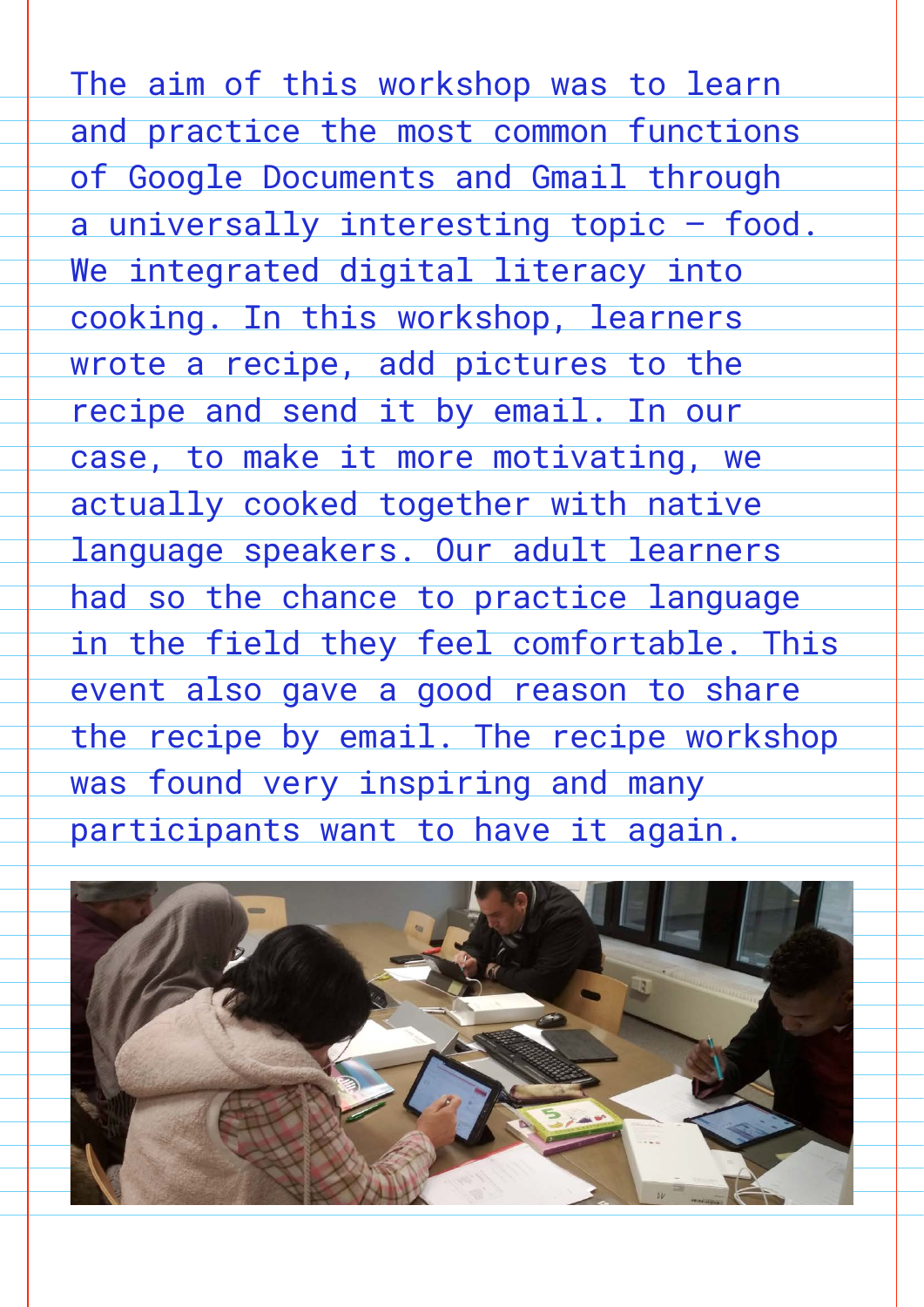# general DESCRIPTION

| <b>TARGET</b><br><b>GROUP</b>                            | size: 2 -10 people<br>age: adults<br>language level: A1-A2<br>literacy level: basic<br>digital literacy: has some experience with Gmail                                                                                                                                                                                                                                 |
|----------------------------------------------------------|-------------------------------------------------------------------------------------------------------------------------------------------------------------------------------------------------------------------------------------------------------------------------------------------------------------------------------------------------------------------------|
| <b>TIME</b>                                              | 3 lessons a' 90 min, total 6 hours                                                                                                                                                                                                                                                                                                                                      |
| <b>FORM</b>                                              | Inclusion in the regular classes, external individual<br>activity, external workshop.                                                                                                                                                                                                                                                                                   |
| <b>SPACE</b>                                             | Computer class or tablets in regular class, access to<br>internet, kitchen as an option.                                                                                                                                                                                                                                                                                |
| <b>TOPICS</b><br><b>COVERED</b>                          | Food products, cooking, units of measure, greeting<br>and end with a closing in email.                                                                                                                                                                                                                                                                                  |
| <b>TOOLS</b>                                             | . Google Documents<br>Gmail                                                                                                                                                                                                                                                                                                                                             |
| <b>OBJECTIVES</b>                                        | · strengthen group relations, raise learners<br>motivation<br>. increase of language competences<br>. develop the skill of giving clear instructions<br>learn how to divide task into the stages<br>. increase capability to understand instructions<br>. learn how to use Google Documents<br>learn how to write an email<br>learn how to upload pictures and add text |
| LINGUISTIC<br><b>SKILLS</b>                              | listening<br>cooking related vocabulary<br>numbers<br>units<br>· instructing                                                                                                                                                                                                                                                                                            |
| DIGITAL/<br>MEDIA<br><b>LITERACY</b><br><b>REFERENCE</b> | Video of making local food and respective recipe (or<br>only recipe) used as sample.                                                                                                                                                                                                                                                                                    |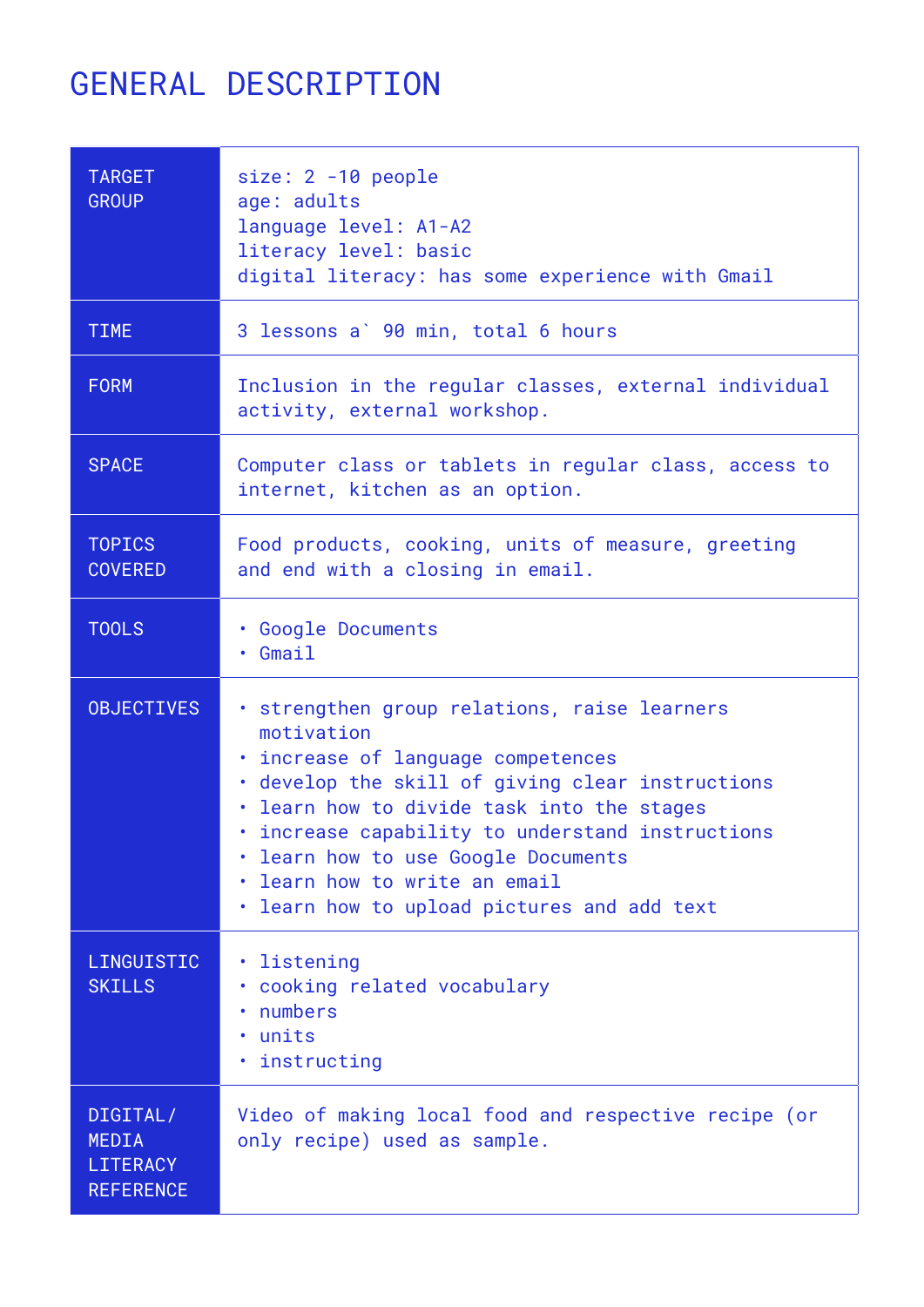# STEP BY STEP DESCRIPTION

#### STEP 1

| Time<br>30 min.             | Activity description<br>Learners are already familiar with<br>the cooking vocabulary. |
|-----------------------------|---------------------------------------------------------------------------------------|
| Objective                   |                                                                                       |
| Increase capability to find | Discussion about how to find local                                                    |
| material in internet.       | cooking videos. Learners will                                                         |
|                             | try to find videos by themselves                                                      |
| Material                    | and tell other what kind on                                                           |
| $\cdot$ Google              | interesting recipes did they find.                                                    |

#### Literacy skills

- vocabulary
- • internet search

#### STEP 2

Time 60 min.

#### Objective

- • understand instructions
- practice writing (handwriting or sentences will be used. computer)

#### Material

• video where simple local food is made

#### Literacy skills

- • vocabulary
- • writing

Activity description Learners will watch video and with teacher transcript the recipe (paper or computer). Not direct transcript, only very simple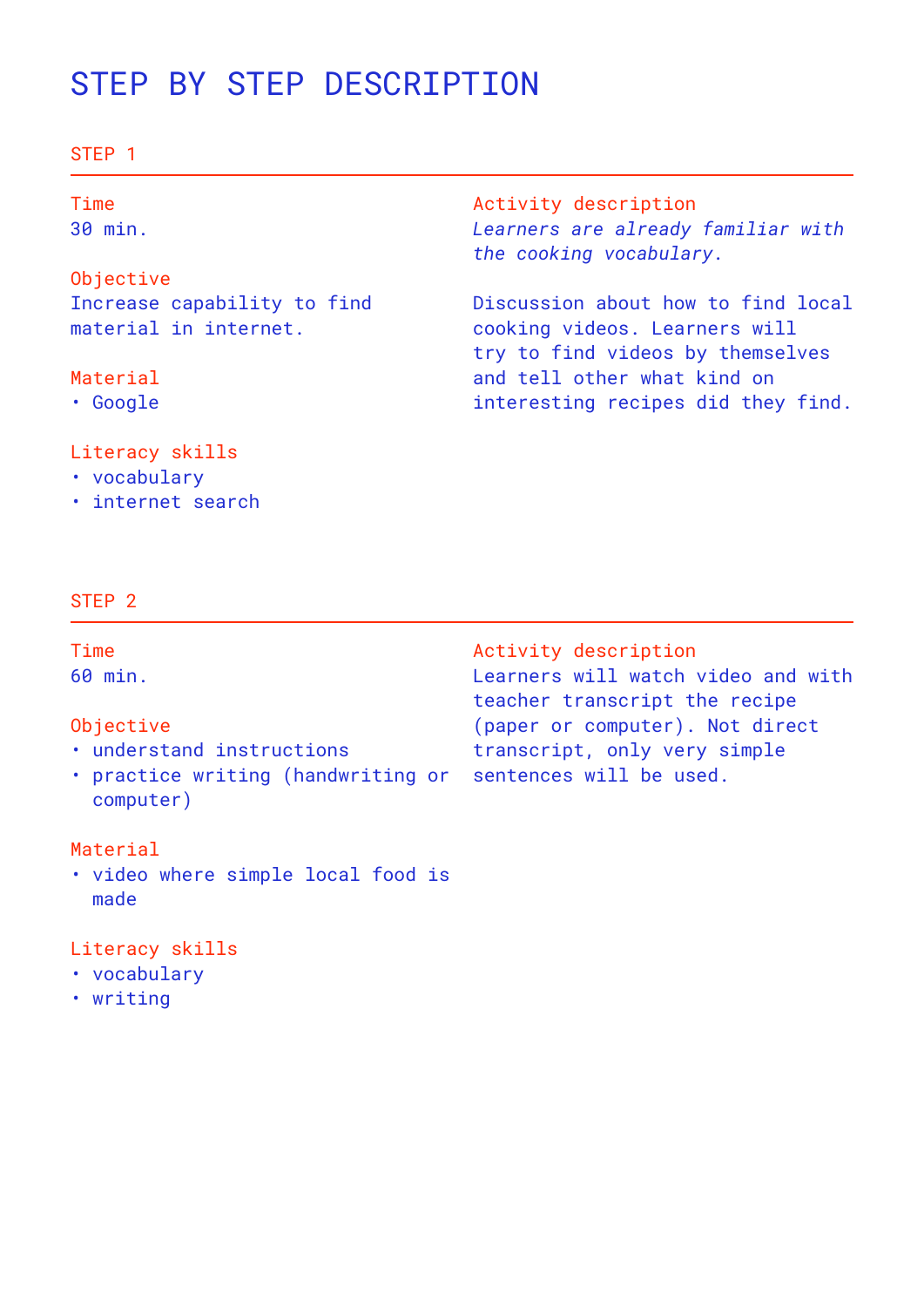#### STEP 3

Time -

#### Objective

• preparation

Activity description For homework learners will think about theirs national food in order to make a simple recipe.

#### STEP 4

| Time<br>30 min.                                                     | Activity description<br>Learners should already have a Gmail<br>account.            |
|---------------------------------------------------------------------|-------------------------------------------------------------------------------------|
| Objective                                                           |                                                                                     |
| Learn how to use Google Documents. Introduction to Google Drive.    | Teacher will show settings and                                                      |
| Material                                                            | how to add local language and use                                                   |
| . access to internet and computer<br>or tablet<br>• Google Document | local keyboard. All together or two<br>persons groups will open Google<br>Document. |
|                                                                     |                                                                                     |

### Literacy skills

- vocabulary
- internet search

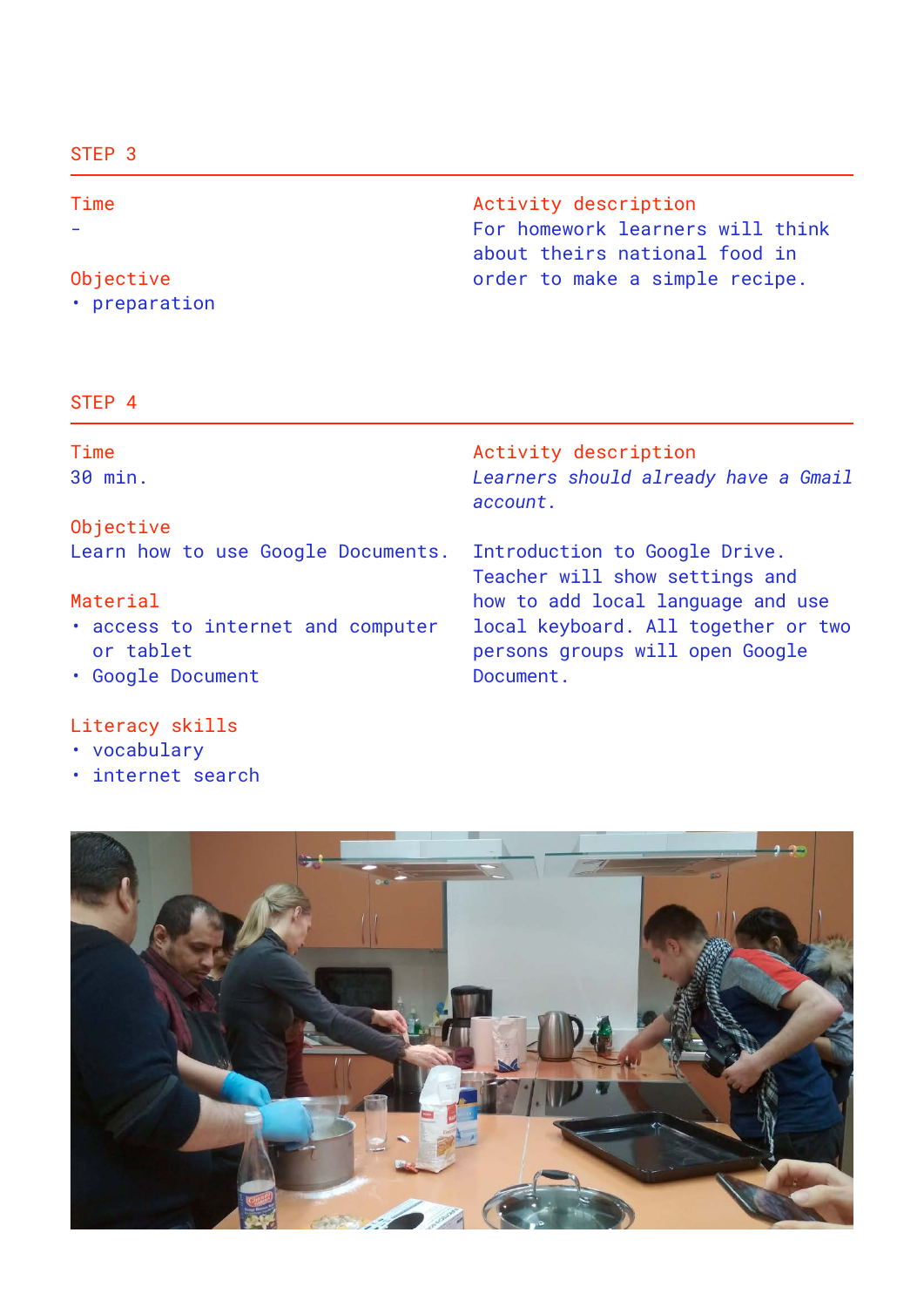#### STEP 5

Time 60 min. Objective • increase of language competences • increase skill of giving clear directions • learn how to divide task into the stages • learn how to use Google Documents Activity description Learners will make recipe of their one national food in target language.

#### Material

• Google Documents

#### Literacy skills

- vocabulary
- • writing
- • Google Documents

#### STEP 6

| Time<br>30 min.                                           | Activity description<br>Learners should already have a Gmail<br>account.                         |
|-----------------------------------------------------------|--------------------------------------------------------------------------------------------------|
| Objective                                                 |                                                                                                  |
| Learners will know, what kind of                          |                                                                                                  |
| greetings are locally used and how<br>to finish an email. | Introduction to Google Gmail.<br>Teacher will show his on hers<br>own Gmail account (can be made |
| Material                                                  | specially for that occasion) and                                                                 |
| . access to internet<br>• computer or tablet              | some emails he or she had received.                                                              |

#### Literacy skills

- vocabulary
- • internet search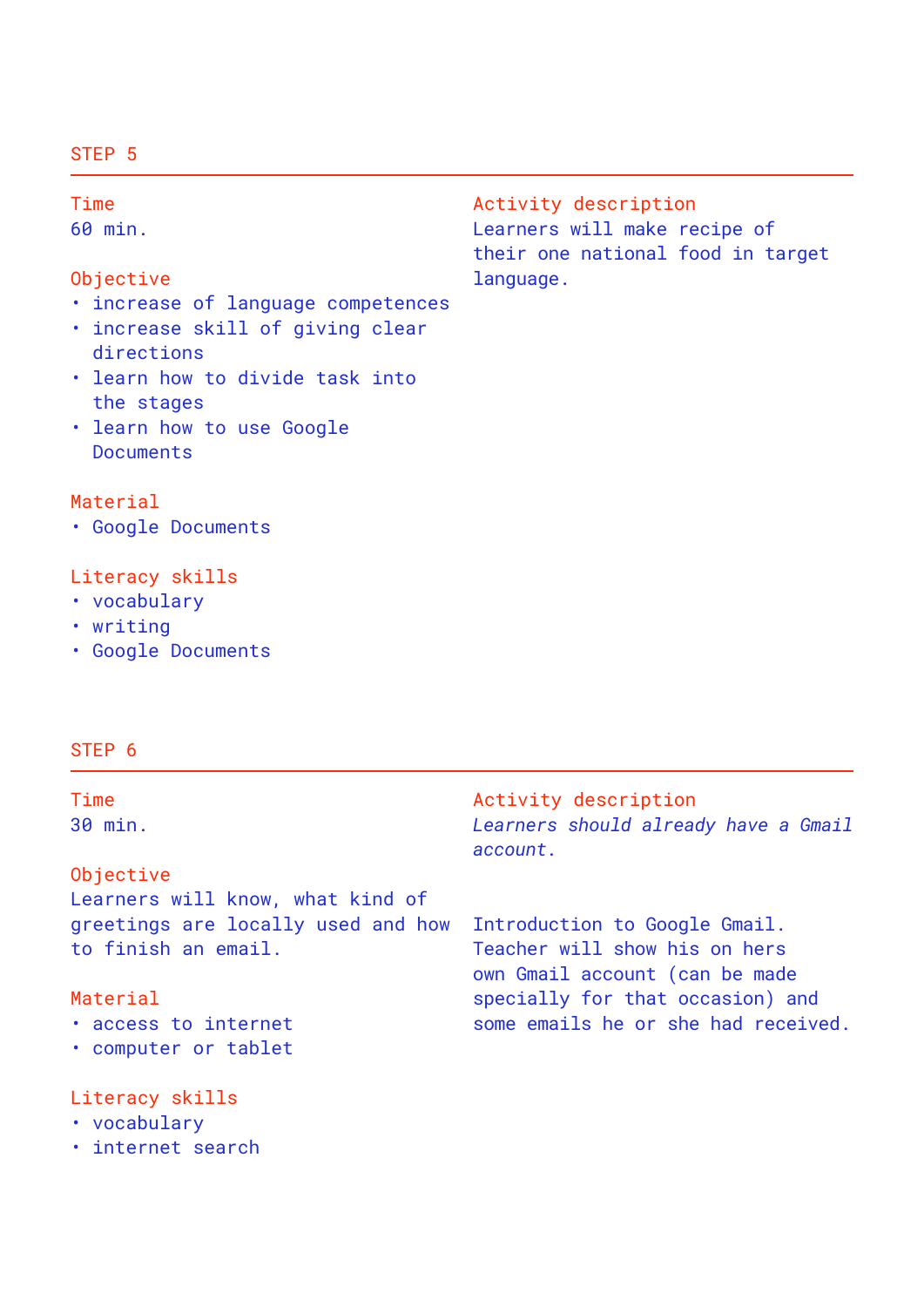#### STFP<sub>7</sub>

Time

45 min.

Objective Learners will learn how to form an email in target language.

#### Material

• Google Documents

#### Literacy skills

- vocabulary
- • writing
- • using Google Documents

#### Activity description Learners will write their own email (one sentence is enough) in order to send his or hers recipe to classmate. Learners will share the document and insert link to email.

#### STEP 8

Time 15 min.

Objective Learners will learn how to thank for email in target language.

#### Material

• Gmail

Literacy skills

- • writing
- • using email

Activity description Learners will receive email from classmate and reply with "thank you"- email.